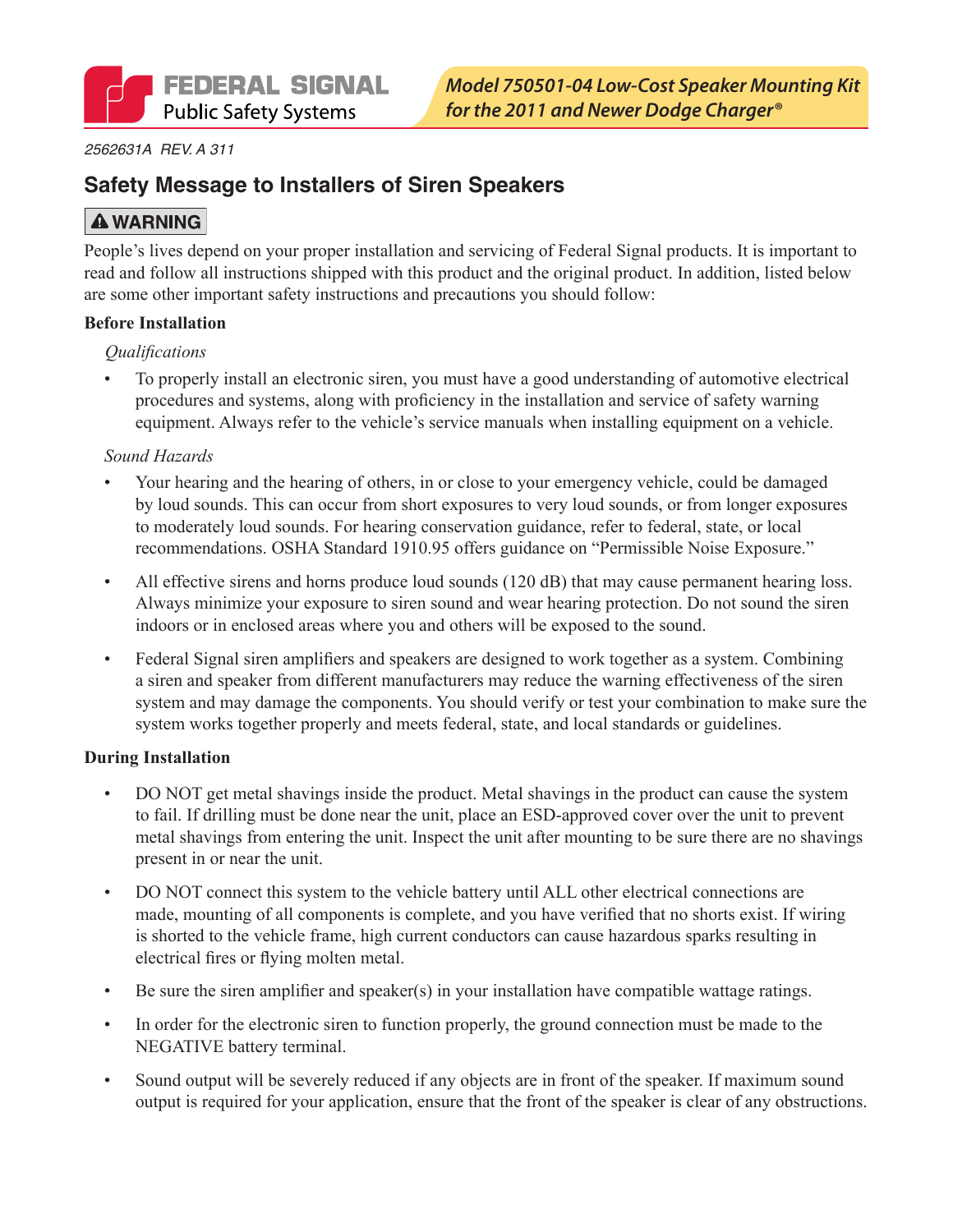- Install the speaker(s) as far forward on the vehicle as possible, in a location which provides maximum signaling effectiveness and minimizes the sound reaching the vehicle's occupants. Refer to the National Institute of Justice guide 500-00 for further information.
- • Mounting the speakers behind the grille will reduce the sound output and warning effectiveness of the siren system. Before mounting speakers behind the grille, make sure the vehicle operators are trained and understand that this type of installation is less effective for warning others.
- Sound propagation and warning effectiveness will be severely reduced if the speaker is not facing forward. Carefully follow the installation instructions and always install the speaker with the projector facing forward.
- DO NOT install the speaker(s) or route the speaker wires where they may interfere with the operation of airbag sensors.
- Installation of two speakers requires that you wire the speakers in phase.
- Never attempt to install aftermarket equipment, which connects to the vehicle wiring, without reviewing a vehicle wiring diagram, which is available from the vehicle manufacturer. Insure that your installation will not affect vehicle operation and safety functions or circuits. Always check vehicle for proper operation after installation.
- DO NOT install equipment or route wiring or cord in the deployment path of an airbag.
- If a vehicle seat is removed, verify with the vehicle manufacturer if the seat needs to be recalibrated for proper airbag deployment.
- Locate the control head so the vehicle, controls, and microphone can be operated safely.
- When drilling into a vehicle structure, be sure that both sides of the surface are clear of anything that could be damaged.

### **After Installation**

- • After installation, test the siren system and light system to ensure that it is operating properly.
- Test all vehicle functions, including horn operation, vehicle safety functions and vehicle light systems, to ensure proper operation. Ensure that installation has not affected vehicle operation or changed any vehicle safety function or circuit.
- After testing is complete, provide a copy of these instructions to the instructional staff and all operating personnel.
- • File these instructions in a safe place and refer to them when maintaining and/or reinstalling the product.

Failure to follow all safety precautions and instructions may result in property damage, serious injury, or death.

### **Introduction**

The Model 750501-04 Mounting Kit is intended to be used with the AS124 (Model 750501) Low-Cost Speaker. The kit mounts the speaker in the front bumper of a 2011 and newer Dodge Charger.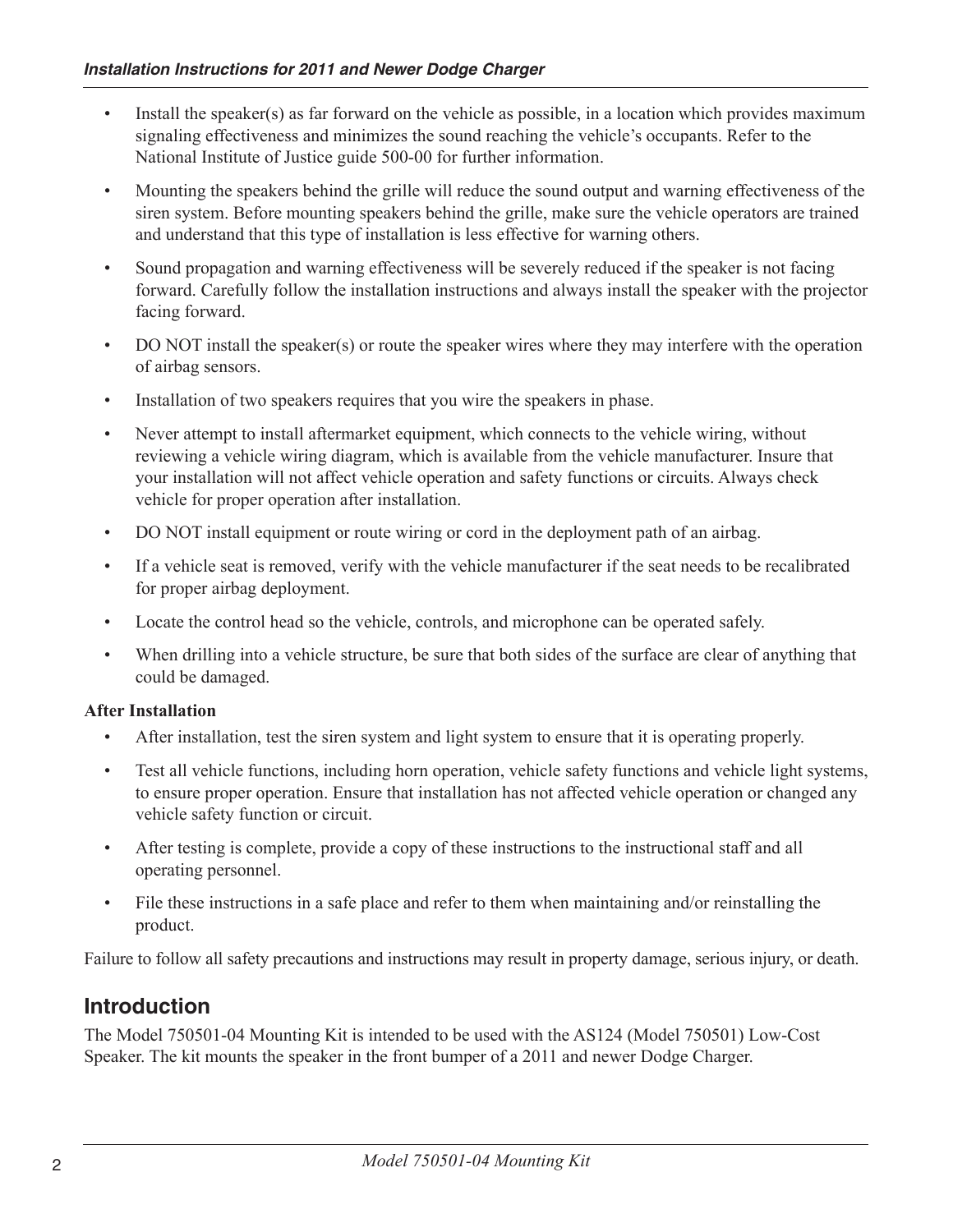# **Unpacking the Kit**

After unpacking the kit, inspect it for damage that may have occurred in transit. If it has been damaged, do not attempt to install or operate it. File a claim immediately with the carrier, stating the extent of damage. Carefully check all envelopes, shipping labels, and tags before removing or destroying them. Ensure that the parts listed in Table 1 are included in the package. If you are missing any parts, contact Customer Support at 1-800-264-3578, 7 a.m. to 5 p.m., Monday through Friday (CT).

| Qty. | <b>Description</b>                                           | <b>Part Number</b> |
|------|--------------------------------------------------------------|--------------------|
| 1.   | Charger AS124 Bracket                                        | 8650113            |
| 1.   | Kit, Hardware<br>3 #14 HWH Screw<br>3 Split Lockwasher. 1/4" | 8567169            |

#### **Table 1** Kit contents

# **Tools Required**

- center punch
- • hammer
- drill with 3/16" drill bit
- 3/8" wrench
- 7/16" wrench

### **Mounting the Speaker on the Top of the Front Bumper**

### **A WARNING**

*SPEAKER MOUNTING PRECAUTIONS To avoid reducing the sound output and damaging the speaker, ensure that the speaker is mounted with the wires protruding from the right side of the speaker as seen from the front.*

**IMPORTANT:** If you are installing a Rumbler system, you must install the Model AS124 on the bottom of the front bumper. See "Mounting the Speaker on the Bottom of the Front Bumper" on page 5.

To mount the speaker:

- **1.** Remove the lower stone guard.
- **2.** Remove the front fascia.
- **3.** Position the bracket on the top center of the front bumper.
- **4.** Use the bracket as a template to mark the positions of the three mounting holes.
- **5.** Remove the bracket and drill a 3/16" hole at each of the marks.
- **6.** See Figure 1 on page 4. Securely fasten the bracket in place with the three 1/4" HWH screws and three split lockwashers.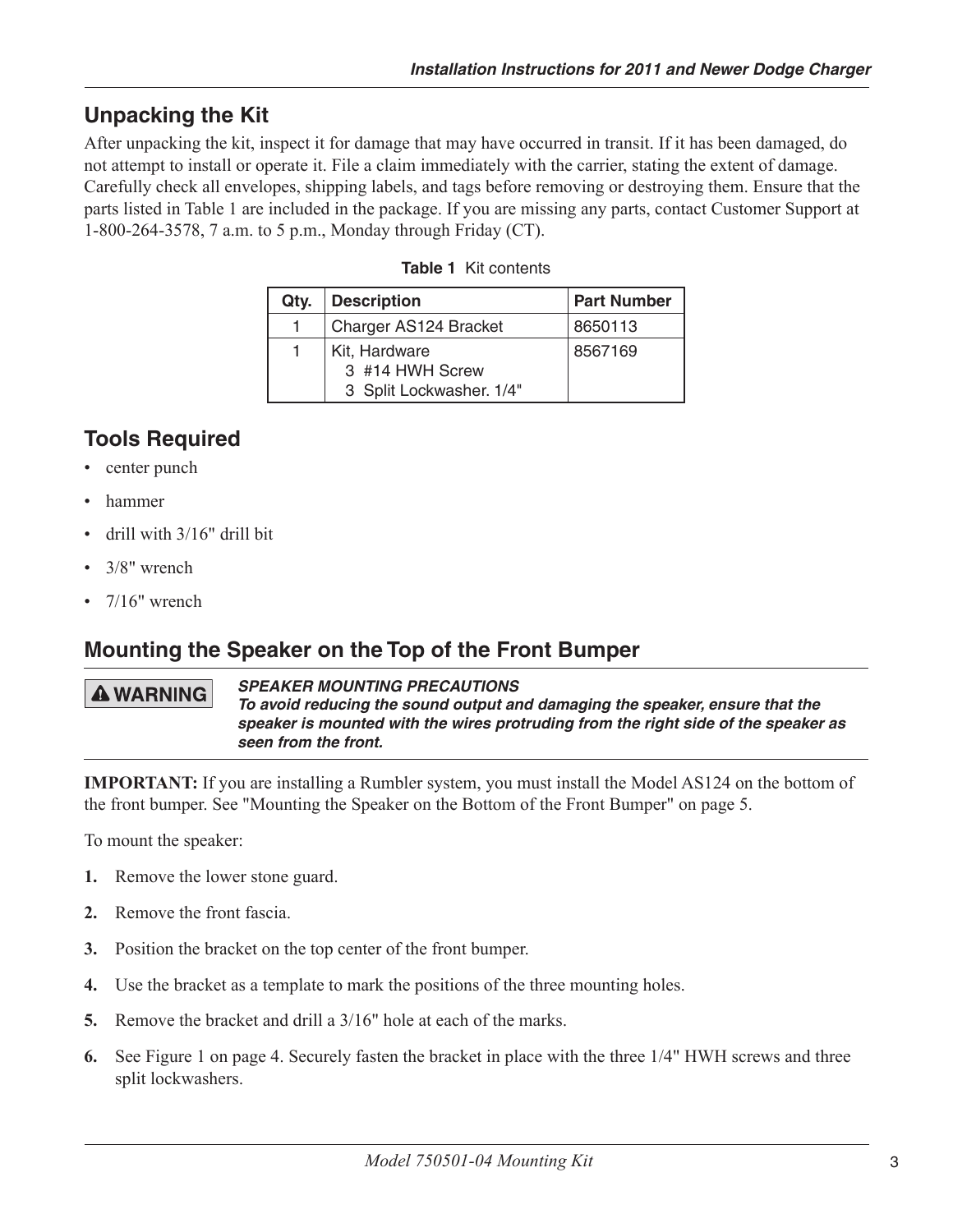

**Figure 1** Bracket attached to the top of the front bumper

4 *Model 750501-04 Mounting Kit*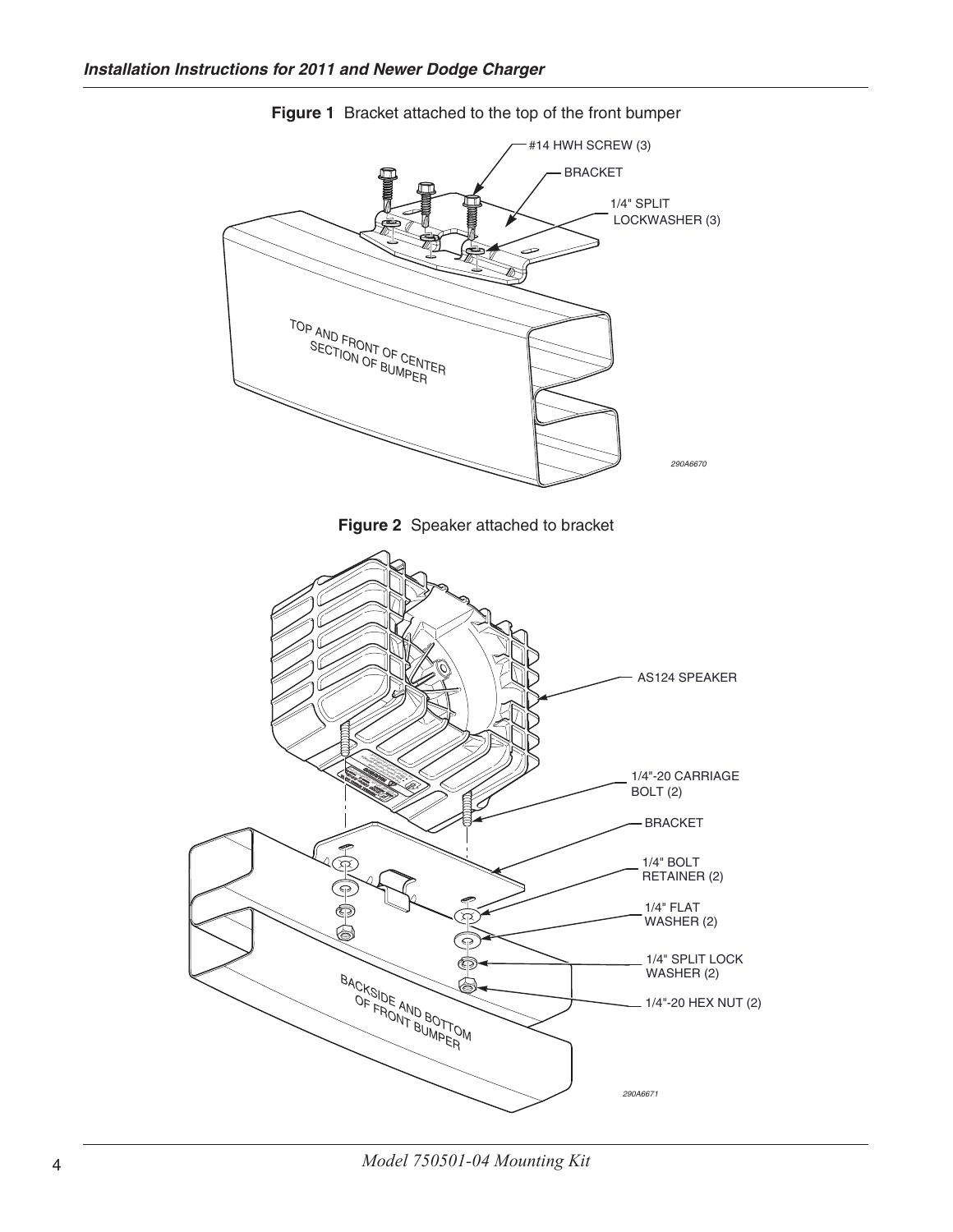- **7.** Insert the two 1/4" carriage bolts into the bottom of the speaker.
- **8.** See Figure 2 on page 4. Place the speaker onto the bracket with the bolts protruding through the slots in the bracket.
- **9.** Place the 1/4" hardware on the bolts: the flat washers followed by the split lockwashers and the nuts. Leave the hardware loose enough to allow you to adjust the location of the speaker.
- **10.** Adjust the speaker forward away from the radiator and tighten the nuts.
- **11.** Connect the two leads from the speaker to the cable from the electronic siren. For details, refer to the instructions provided with the electronic siren.
- 12. Test the speakers for proper operation as well as the emergency warning system to ensure that it is operating properly. See the next two sections for warnings and instructions.
- **13.** Reinstall the front facia and then the stone guard.

### **Mounting the Speaker on the Bottom of the Front Bumper**

#### **A WARNING**

#### *SPEAKER MOUNTING PRECAUTIONS*

*To avoid reducing the sound output and damaging the speaker, ensure that the speaker is mounted with the wires protruding from the right side of the speaker as seen from the front.*

To mount the speaker on the bottom of the front bumper.

- **1.** Position the bracket on the bottom center of the front bumper.
- **2.** Use the bracket as a template to mark the positions of the three mounting holes.
- **3.** Remove the bracket and drill a 3/16" hole at each of the marks.
- 4. Securely fasten the bracket in place with the three 1/4" HWH screws and three split lockwashers.
- **5.** Insert the two 1/4" carriage bolts into the top of the speaker.
- 6. Place the speaker onto the bracket with the bolts protruding through the slots in the bracket.
- **7.** Place the 1/4" hardware on the bolts: the flat washers followed by the split lockwashers and the nuts. Leave the hardware loose enough to allow you to adjust the location of the speaker.
- **8.** Adjust the speaker forward away from the radiator and tighten the nuts.
- **9.** Connect the two leads from the speaker to the cable from the electronic siren. For details, refer to the instructions provided with the electronic siren.
- **10.** Test the speakers for proper operation as well as the emergency warning system to ensure that it is operating properly. See the next two sections for warnings and instructions.
- **11.** Reinstall the front facia and then the stone guard.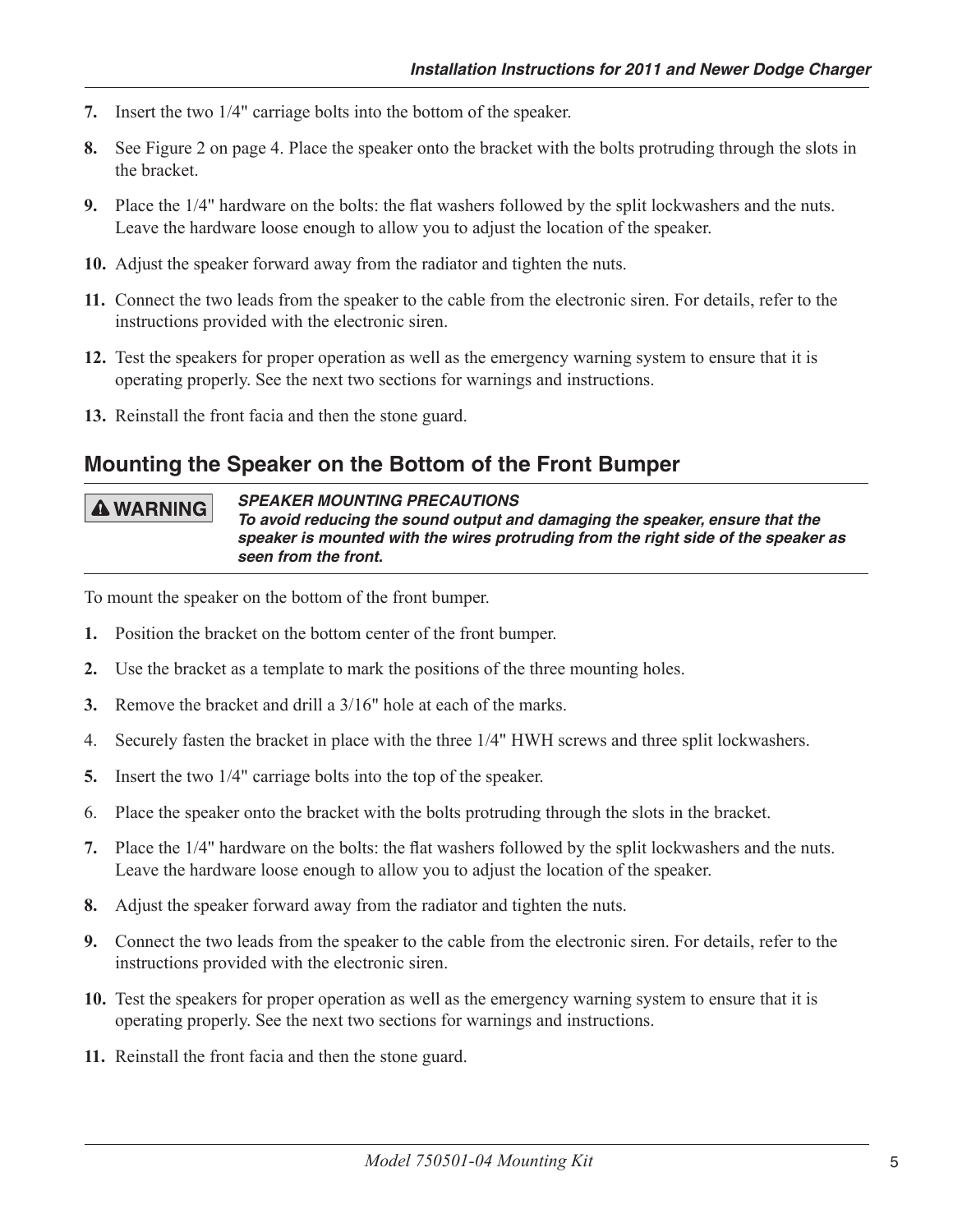### **Safety Message to Operators of Federal Signal Electronic Sirens and Light/ Sound Systems**

### **A WARNING**

The lives of people depend on your safe operation of Federal products. It is important to read and follow all instructions shipped with the products. In addition, listed below are some other important safety instructions and precautions you should follow:

### *Qualifications*

• To properly use an electronic siren and speaker(s), you must have a good understanding of general vehicle operation, a high proficiency in the use of safety warning equipment, and thorough knowledge of state and federal UNIFORM TRAFFIC CODES.

### *Sound Hazards*

- • Your hearing and the hearing of others, in or close to your emergency vehicle, could be damaged by loud sounds. This can occur from short exposures to very loud sounds, or from longer exposures to moderately loud sounds. For hearing conservation guidance, refer to federal, state, or local recommendations. OSHA Standard 1910.95 offers guidance on "Permissible Noise Exposure."
- All effective sirens and horns produce loud sounds (120 dB) that may cause permanent hearing loss. Always minimize your exposure to siren sound, roll up your windows and wear hearing protection. Do not sound the siren indoors or in enclosed areas where you and others will be exposed to the sound. Only use the siren for emergency response situations.

### *Sound Limitations*

- Before using the vehicle, check to see if the siren speakers are concealed from view. If the siren speaker is not in clear view on the front of the vehicle, use extra caution when operating the vehicle. A concealed siren speaker installation is less effective at warning others.
- Maximum sound output will be severely reduced if any objects are in front of the speaker. If your installation has obstructions in front of the speaker, drive even more cautiously.
- Frequently inspect the speaker to ensure that it is clear of any obstruction, such as mud or snow, which will reduce maximum sound output.

### *Signaling Limitations*

- Be aware that the use of your visual and audible signaling devices does not give you the right to force your way through traffic. Your emergency lights, siren, and actions are REQUESTING the right-of-way.
- • Although your warning system is operating properly, it may not alert everyone. People may not hear, see, or heed your warning signal. You must recognize this fact and continue driving cautiously.
- Situations may occur which obstruct your warning signal when natural or man-made objects are between your vehicle and others. This can also occur when you raise your hood or trunk lid. If these situations occur, be especially careful.

### *Driving Limitations*

• At the start of your shift, you should ensure that the light/sound system is securely attached to the vehicle and operating properly.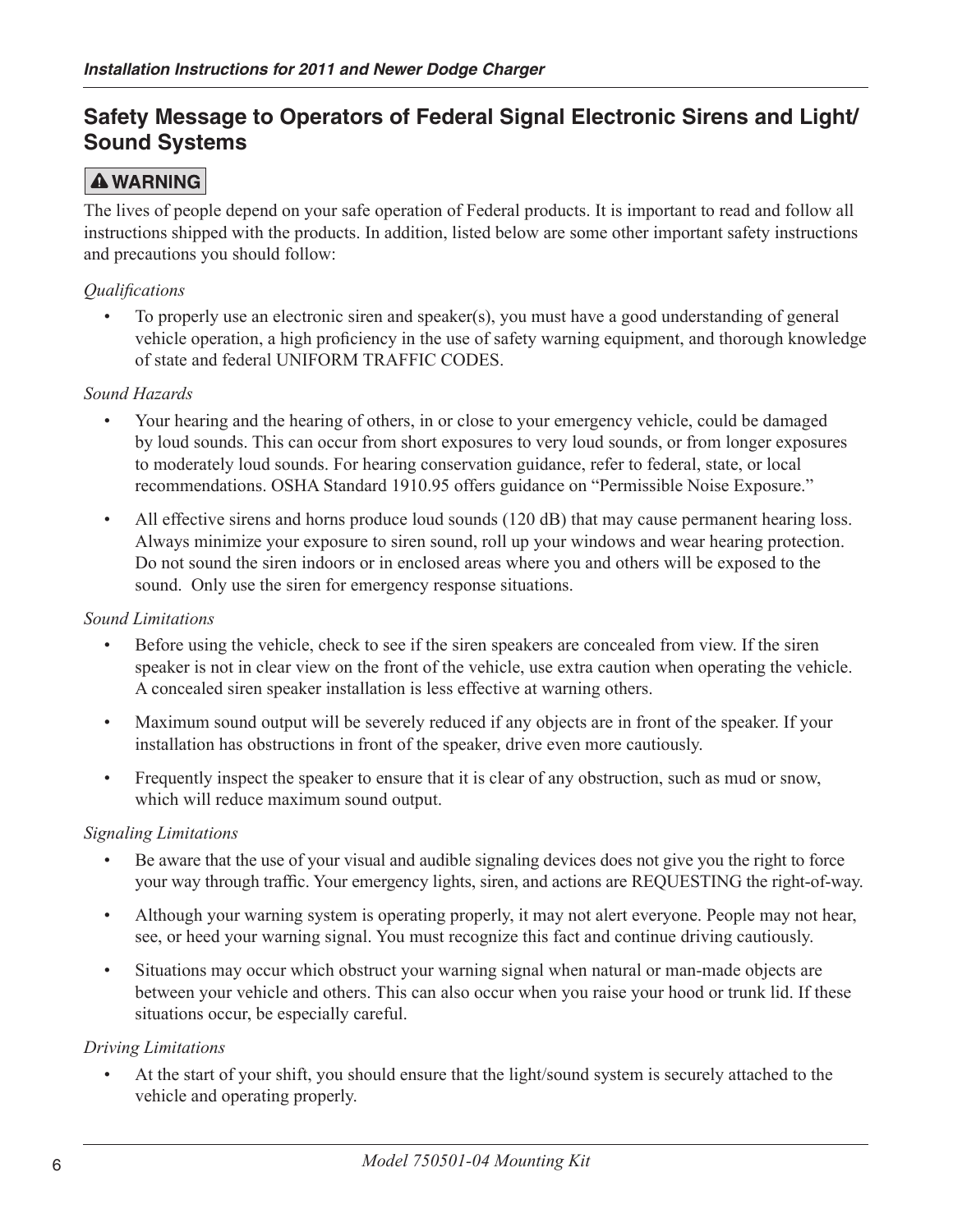- If the unique combination of emergency vehicle equipment installed in your vehicle has resulted in the siren controls being installed in a position that does not allow you to operate them by touch only, OPERATE CONTROLS ONLY WHILE YOUR VEHICLE IS STOPPED.
- If driving conditions require your full attention, you should avoid operating the siren controls while the vehicle is in motion.

### *Continuing Education*

• File these instructions in a safe place and refer to them periodically. Give a copy of these instructions to new recruits and trainees.

Failure to follow these safety precautions may result in property damage, serious injury, or death.

### **Testing the Installation**

#### *SOUND HAZARD* **A WARNING**

*All effective sirens and horns produce loud sounds (120 dB) that may cause permanent hearing loss. Always minimize your exposure to the sound of the siren and horn, and wear hearing protection. Do not sound the siren or horn indoors or in enclosed areas where you and others will be exposed to the sound.*

#### *LIGHT HAZARD* **A WARNING** *To be an effective warning device, an emergency warning system produces bright light that can be hazardous to your eyesight when viewed at close range. Do not stare directly into the lights at close range or permanent damage to your eyesight may occur.*

After the installation, test the emergency warning system to ensure that it is operating properly. Also test all vehicle functions, including horn operation, vehicle safety functions, and vehicle lighting systems to ensure proper operation. Ensure that the installation has not affected the vehicle operation or changed any vehicle safety functions or circuits. After testing is complete, provide a copy of these instructions to the instructional staff and all operating personnel.

Do not test the sound and light system of the vehicle while driving. Operating the vehicle warning systems may pose a hazard to the operator and other drivers if the systems do not function as expected. Test the vehicle only in a controlled environment.

# **Getting Technical Support and Service**

This speaker has no field-serviceable parts. Opening the speaker will void the warranty. The factory can and will service your speaker. If you are experiencing any problems with the speaker, please contact:

Service Department Federal Signal Corporation Phone: 1-800-433-9132 Fax: 1-800-343-9706 Email: empserviceinfo@fedsig.com